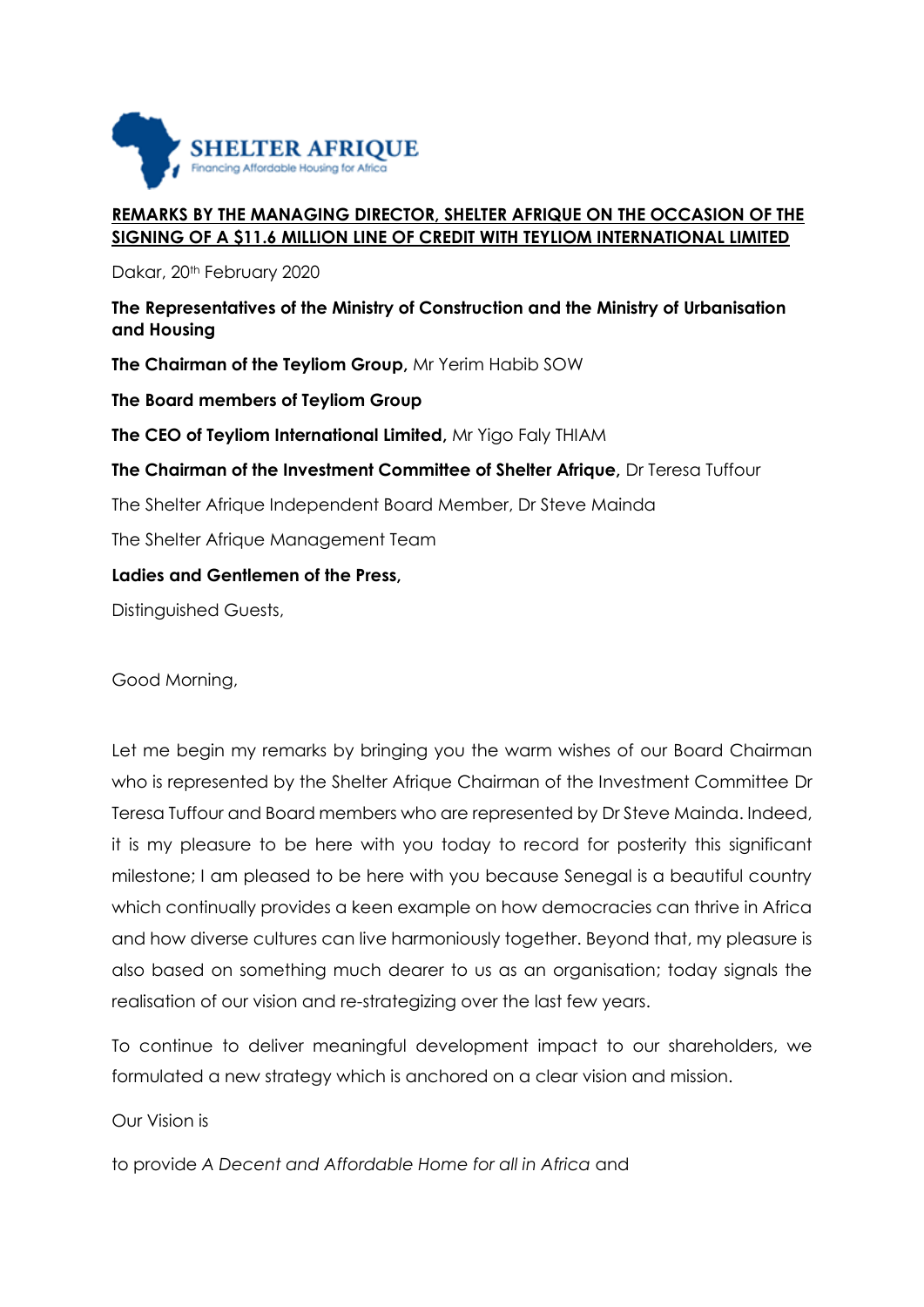## Our Mission is

to be the Pre-eminent provider of financial, advisory and research solutions towards addressing the severe need for decent and affordable housing in Africa and to achieve sustainable development impact through public and private partnerships.

When you inspect our Vision and Mission, you can see how this project represents the realisation of those ideals; we are convinced that the only way to address the significant housing deficit in Africa, which according to our Centre of Excellence we calculate to be 57 million units, is to promote and feature Private-Public-Partnerships that deliver large-scale housing projects.

I am happy to note that this project will deliver large- scale affordable housing of 3,439 units with selling prices starting at USD 26,000. I am also pleased to note that this project represents significant development impact; it is anticipated that the project will deliver decent and affordable houses for more than 20,000 individuals. We anticipate that this will lead to the creation of 3 439 jobs, with a sizable number of those being held by women. The project is also situated close to related amenities, the construction of schools, health facilities and shopping centres is planned.

We are excited to record this milestone as the first significant project we have embarked on in Senegal since 2016. This is truly an auspicious occasion, and one with is indelibly etched in the history of our organisation. However, I should note that this is one of the many activities we have undertaken in Senegal; indeed, this is the second transaction we are making with the Teyliom Group. In March 2008, we extended a line of FCFA 1.92 billion. We are happy with this marriage to Teyliom Group because their management has provided to be very reliable and trustworthy in all the dealings they have had with our organisation.

We are proud that we have a long and successful history with Senegal, our first project in the Republic of Senegal was in 1989, and in the last 31 years, we have remained committed to financing Real Estate projects that promote innovation and affordability.

Some of the other notable projects we have funded in that time are Grand Mbao-Senegal (Phase 3) in March 2002 for FCFA 1 billion, the Espace Ouakam in November 2006 for FCFA 690 million and Al Azhar in March 2009 for FCFA 400 million.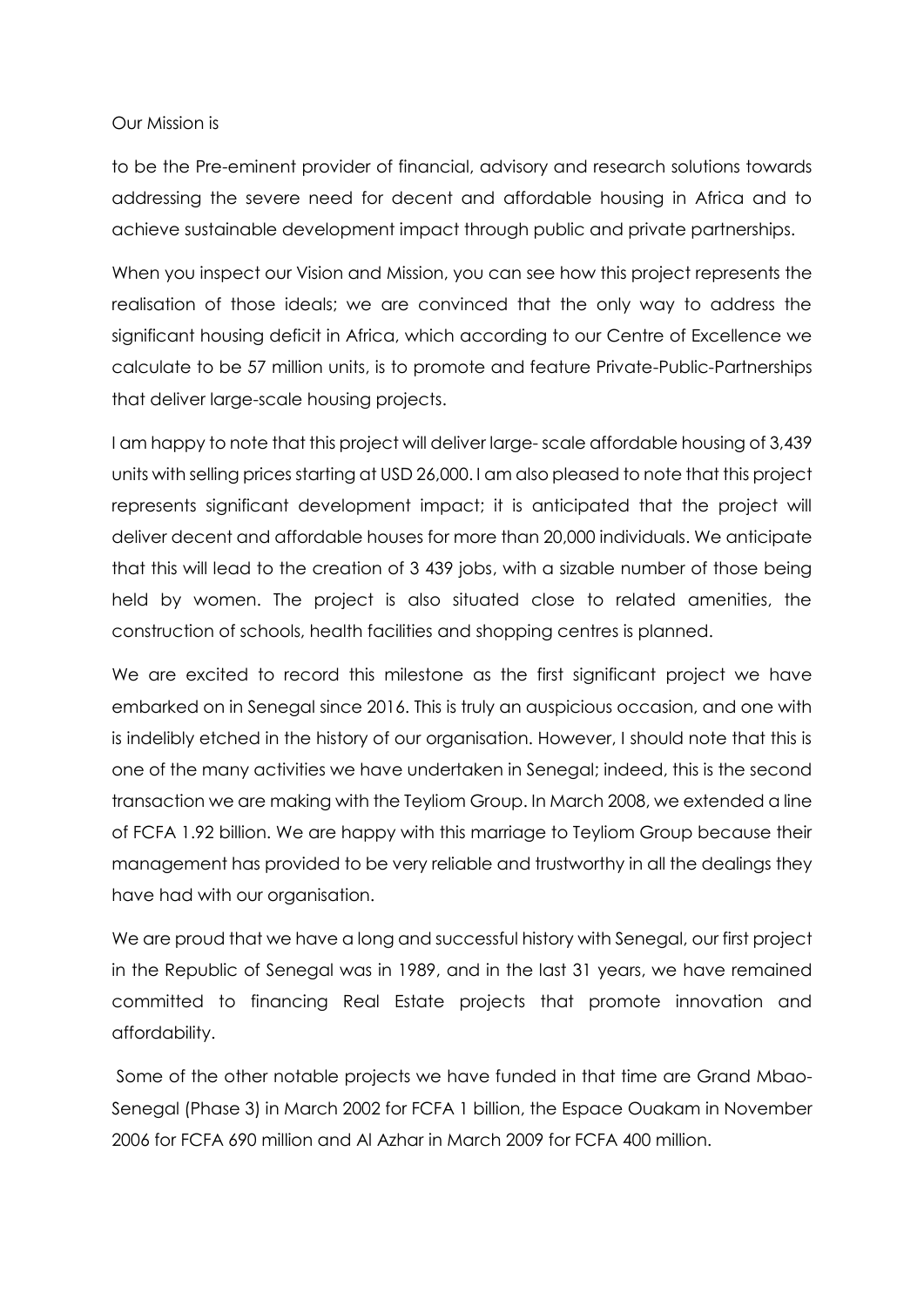In total, we have approved a total of 25 projects for a total of \$56 million.

For us at Shelter Afrique this loan signing agreement is the fulfilment of a promise we make to all our member countries; a promise which is enshrined in our strategy to deliver enhanced shareholder value and development impact. Every time we sign an agreement in our member countries, I believe we are fulfilling that promise. I am pleased that the government is represented here today; we recently returned from the World Urban Forum held in Abu Dhabi, whose theme was "Connecting Culture & Innovation to achieve Sustainable Urban Development. At the World Urban Forum, The African Union held a Consultative Meeting on the Africa-France Summit taking in place in June. Shelter Afrique reminded all members that we should be viewed as the pre-eminent provider of financial, advisory and research solutions to the 44 member states it services. As you prepare for the Africa-France Summit, we would like to encourage you once again to consider us as an investment vehicle and your reliable, committed partner to assist you in delivering on your mandate. Shelter Afrique will be there as your partner, your investment vehicle and most importantly your Company.

As I bring my remarks to a close, I would like, on behalf of my board, management and staff of Shelter Afrique to commend Teyliom International Limited for staying committed to the development of quality and accessible, affordable housing for all Senegalese; it is possible that the significance of what we do here is lost in ceremony and protocol but I'd like to emphasise for clarity that at the heart of this transaction is trust and a shared commitment to affordable housing. During our retooling, we placed a high premium on whom we partner with, so we do not take this partnership for granted. Indeed, we use this platform to encourage more developers to concentrate on affordable housing and to encourage the government to continue to incentivise affordable housing. We applaud the Government of Senegal for introducing incentives such as breaks for developers, subsidies for first-time home buyers and the land regulation program. This will indeed support the development of the world-class Diamniadio Lake City to ease the congestion in Dakar. I would be remiss if I did not acknowledge the role of my board in making this transaction possible; while it is a collaborative effort, I would like to highlight the role of the Investment Committee in making this transaction possible under the stewardship of Dr Teresa Tuffour. I am sure the same can be said for the Board of the Teyliom Group. I would also like to use this opportunity to welcome you all to the 39<sup>th</sup> Annual General